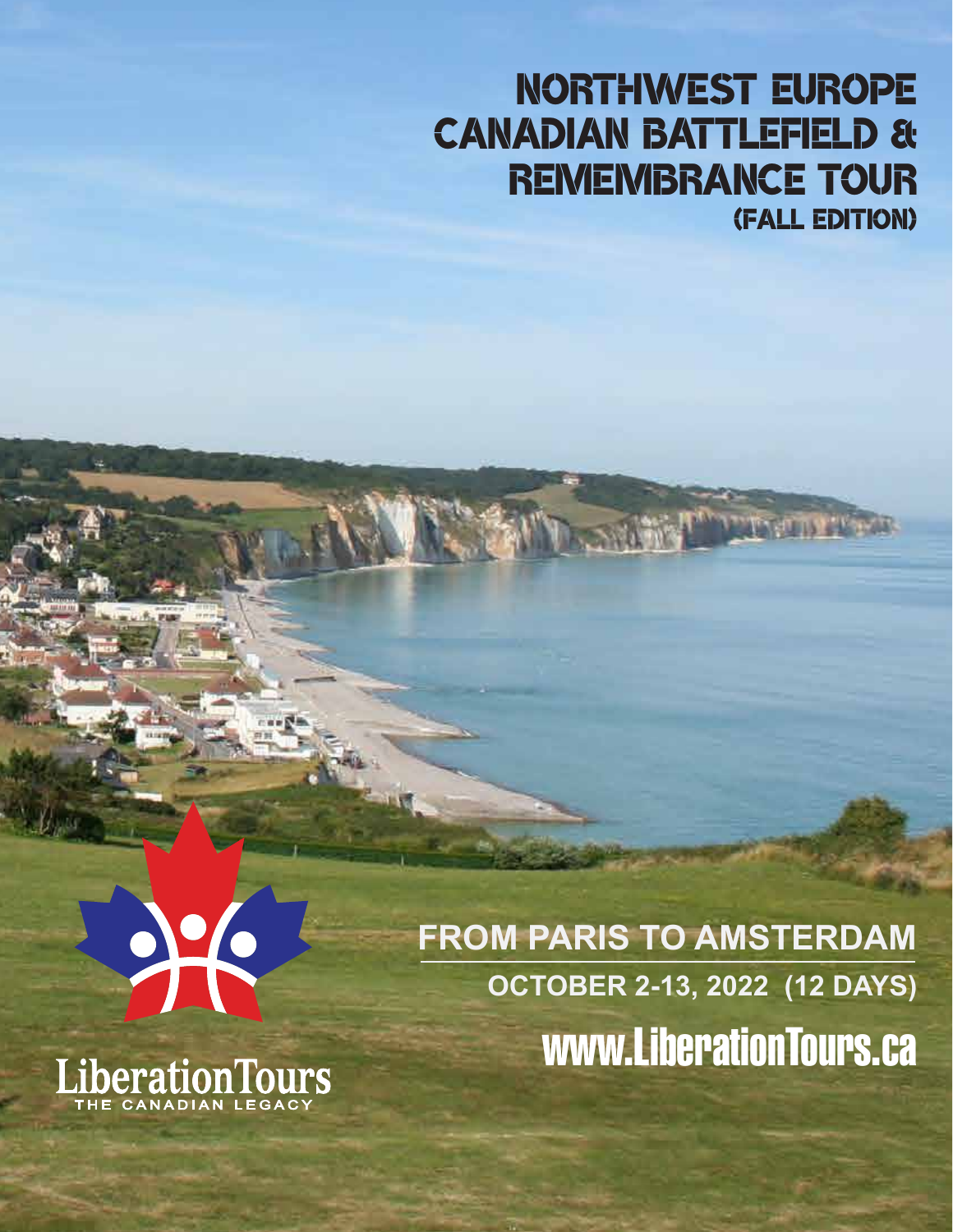



# Northwest Europe Canadian Battlefield Tour

From the Normandy Shores to the Liberation of

October 2-13, 2022

(fall Edition)



**Step into history** as you follow in the footsteps of our Canadian soldiers, who traveled far from home and left their mark of service and sacrifice in the pursuit of democracy & freedom.

Our Northwest Europe battlefield tours are the most comprehensive of their kind - pilgrimages to the Canadian battlefields of WWI and WWII where Canada came of age as a nation and forged a legendary reputation as the army to be called upon for some of the most difficult and challenging battles of the wars. Canadians signed up from across our country, joining forces to sail across the Atlantic Ocean to liberate a people they did not know. Many are forever laid to rest in foreign soil.

You'll stay at quality hotels throughout, selected for their great location and service. Your tour also includes free time to enjoy a little culture. And you'll be part of a typically all-Canadian group, mostly couples, and almost always an even 50/50 split of ladies and gentlemen, from all walks of life.

Join us for a once-in-a-lifetime journey through France, Belgium and The Netherlands.

### A GREAT TIME TO TRAVEL, FRESH AIR & QUIET SITES

Juno Beach • Omaha Beach • Pegasus Bridge *Dieppe Beaumont-Hamel Courcelette Thiepval Vimy Ridge Hill 70 Ypres Passchendaele* **Tyne Cot · Essex Farm · St. Julien · Menin Gate** *Groesbeek Arnhem Holten and much more ...*

**PARIS AMSTERDAM Dieppe Arras Ieper (Ypres) Arnhem Amiens Bayeux 1 2 1** *NETHERLANDS FRANCE UNITED KINGDOM BELGIUM* **1 Juno Beaumont-Hamel Vimy Ridge Passchendaele Groesbeek Holten Omaha 3**

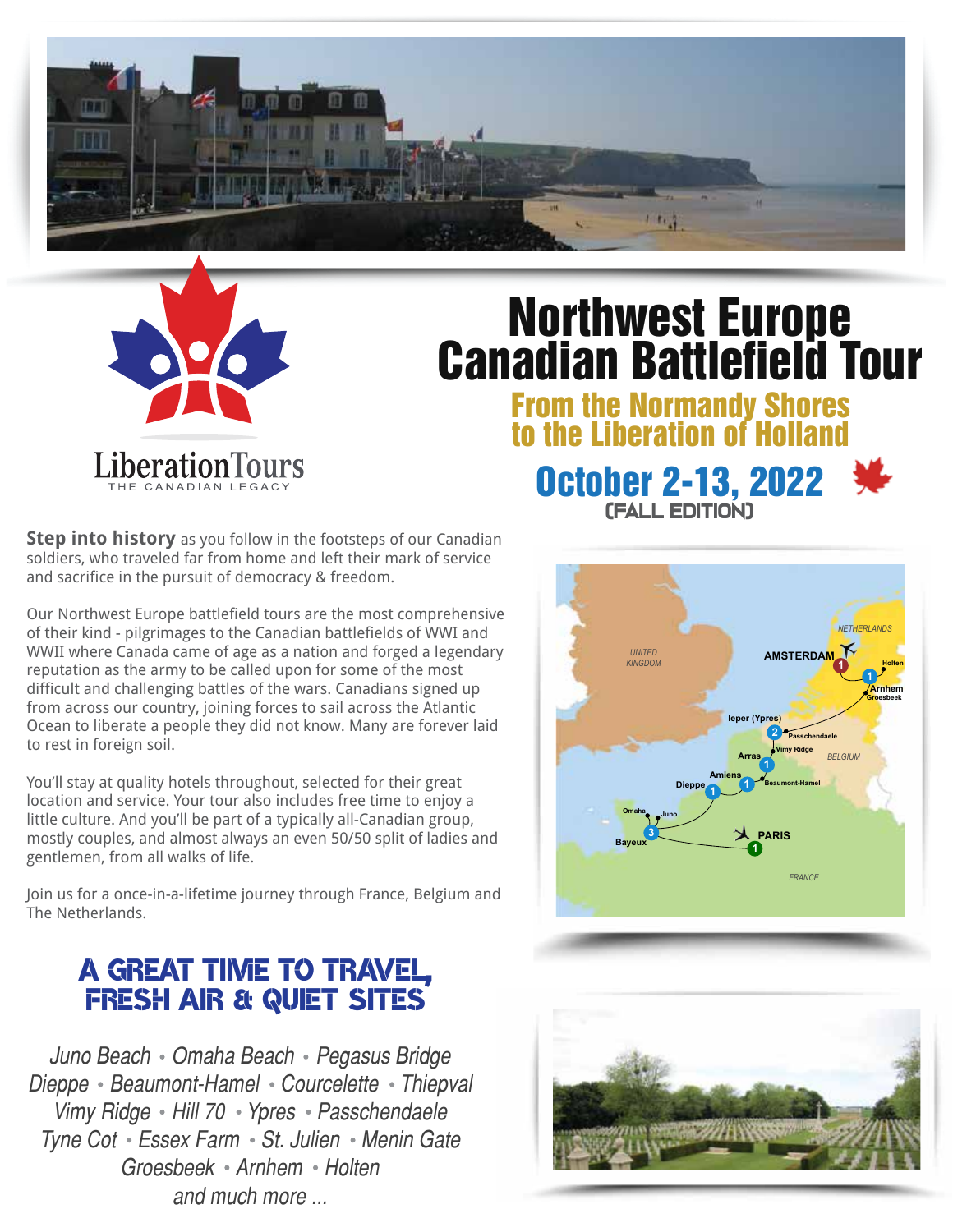

### Itinerary

#### **Saturday October 1**

For many of our Canadian travelers it is departure day, for the overnight transatlantic flight to France. Some travelers may choose to leave for Europe sooner to extend the start of the trip - let us know if we can quote you on pre-tour accommodations. Guests who have other travels already in progress, or guests from other points of origin including the United Kingdom, the United States and elsewhere, will meet the start of the tour on Day 1 in Paris.

#### **Day 1 - Sunday October 2**

In the mid-afternoon all clients can check into the group hotel. In the meantime, luggage is stored in the hotel baggage lock-up. Today you are free to explore Paris, an amazing city of history and monuments. In the evening we gather in the heart of the city for our Welcome Dinner, to share a glass of wine and set the stage for our special journey. Overnight Paris. [D]

#### **Day 2 - Monday October 3**

Depart for the Normandy coast to consider pre-D-Day 'Atlantic Wall' defenses including the Longues-sur-Mer coastal gun battery; tour the Memorial Pegasus Museum followed by a walk to the Café Gondrée. Overnight Bayeux. [B,L]

#### **Day 3 - Tuesday October 4**

Morning walk along the sands of Juno Beach, followed by a tour of the Juno Beach Centre including the German bunkers; see Canada House on the beach at Bernières-sur-Mer; visit the coast at Saint-Aubin, and Bény-sur-Mer Canadian War Cemetery. Overnight Bayeux. [B,L]

#### **Day 4 - Wednesday October 5**

Visit British landing zone at Gold Beach and the Mulberry Harbour at the village of Arromanches, including the Musée du Débarquement; Omaha American Landing Beach; Pointe-du-Hoc; La Cambe German War Cemetery. Overnight Bayeux.  $[B, L]$ 

www.LiberationTours.ca detailed itinerary & pricing at

### **Day 5 - Thursday October 6**

Free morning to relax and unwind; afternoon visit to Ardenne Abbey, then north along the coast. Overnight Dieppe. [B]

#### **Day 6 - Friday October 7**

Tour the Dieppe main beach to consider Operation Jubilee, followed by visits to the beaches at Puys and Pourville; Dieppe Canadian War Cemetery. Overnight Amiens. [B]

#### **Day 7 - Saturday October 8**

Walk the fields of the Battle of the Somme at the Beaumont-Hamel Newfoundland Park; visits to the Thiepval Memorial, Lochnagar Crater and the monument at Courcelette. Overnight Arras. [B,L]

#### **Day 8 - Sunday October 9**

The morning is dedicated to Vimy Ridge including walking the trenches and tunnels; visits to points of interest near Vimy, and the Hill 70 monument at Lens; onward to Belgium. Overnight Ieper (Ypres). [B,L]

#### **Day 9 - Monday October 10**

Tour the Ypres Salient with visits to Hill 62, the Crest Farm monument at Passchendaele, The Brooding Solider at St. Julien, Essex Farm, and Tyne Cot Cemetery; free afternoon in Ieper to relax and explore; evening Last Post Ceremony at the Menin Gate. Overnight Ieper (Ypres). [B,L]



### **Day 10 - Tuesday October 11**

Depart for the Netherlands, visit Groesbeek Canadian War Cemetery; discuss the infamous Operation Market Garden at the foot of John Frost Bridge in Arnhem. Overnight Arnhem. [B,L]

### **Day 11 - Wednesday October 12**

Our final visit of the tour, at Holten Canadian War Cemetery, followed by a Farewell Lunch nearby. Overnight Amsterdam. [B,L]

### **Day 12 - Thursday October 13**

This morning is departure day for those Canadians returning home on the optional group flight - buffet or box breakfast is included, depending on departure time from the hotel. Some travelers may choose to remain in Europe longer to extend the end of the trip - let us know if we can quote you on post-tour accommodations. Others guests will depart for home or continue their travels on other routes. [B]

*Itinerary is subject to minor change prior to departure. Minor variances are also possible during the actual tour based on the need to adapt to circumstances encountered during our travels.*





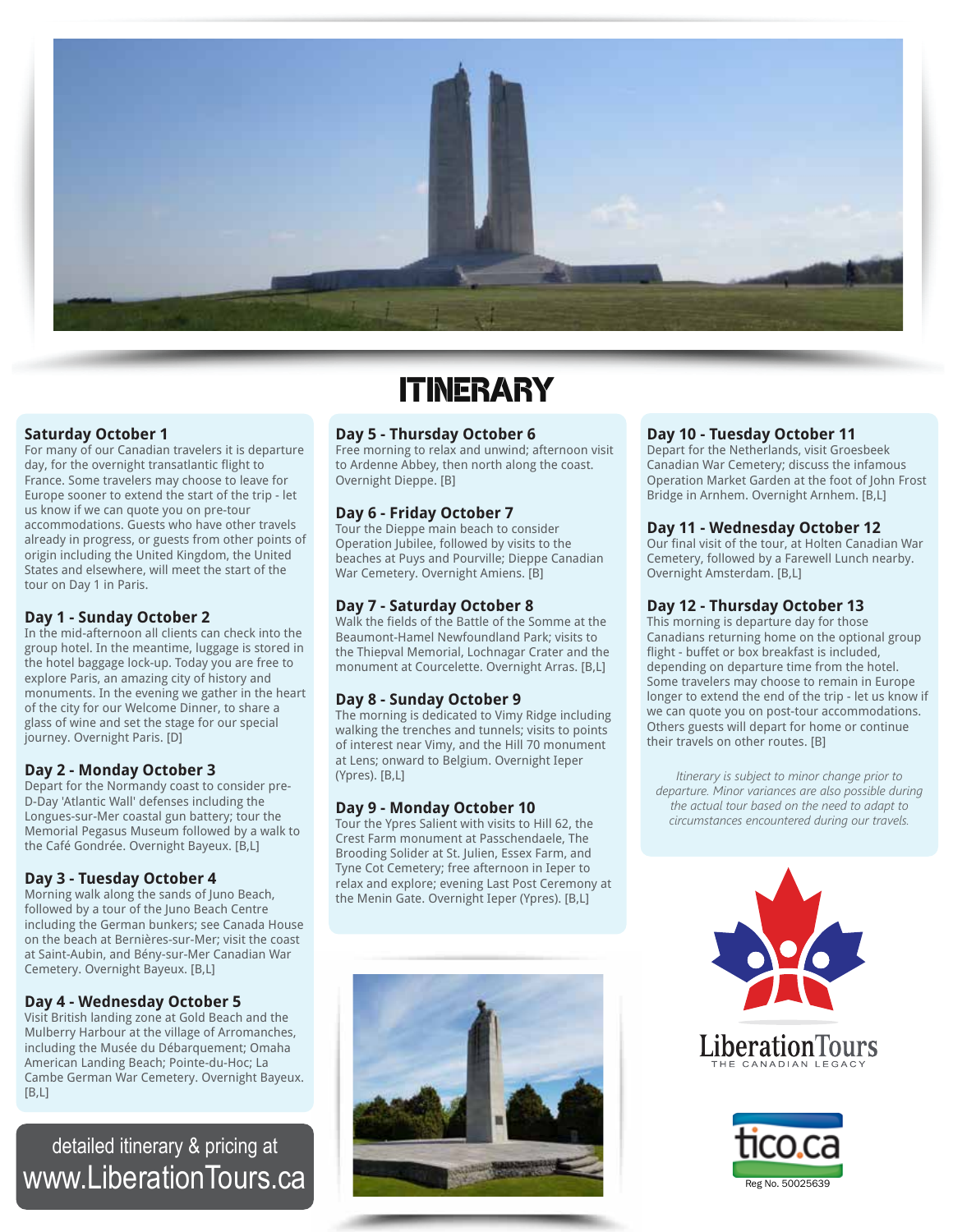

### THE TOUR. THE TRIP.

#### Juno Beach

Stand on the very spot where Canadians stormed the beaches on D-Day, June 6, 1944. Your visit includes a guided tour of the beaches and the German bunker situated in the dunes out front, followed by a tour inside the Juno Beach Centre.

#### Vimy Ridge

For the first time, all four divisions of the Canadian Expeditionary Force will fight together, and their success of April 1917 resonates still to this day. See what many consider the most beautiful of all the war monuments, including a must-see guided tour of the tunnels. We also visit the nearby monument to the 'forgotten victory' at Hill 70.

#### Passchendaele

It's been called the ugliest fight of both World Wars. It's October 1917 and the Canadians will suffer gas attacks, infested trenches, misery. And yet they will once again prevail. What was then a barren, muddy landscape is now a quiet, lovely countryside. You'll see where they fought, and where John McCrae wrote his famous poem.

#### Beaumont-Hamel

Beaumont-Hamel is forever etched into the memory of Newfoundlanders. They are the Royal Newfoundland Regiment, and it was here, in July 1916, that a thousand soldiers climbed up out of the trenches and into the gunfire and were almost completely wiped out. Their battleground is renowned as one of the best preserved WWI sites in all of France.









#### Commonwealth War Graves Commission

The war cemeteries of Europe, from both the First and Second World Wars, are places of peace and respect. They are immaculately maintained by CWGC staff around the world, with a majority of those cemeteries in northern France and Belgium.

There's so much to see at your leisure including the Eiffel Tower, Notre Dame Cathedral, The Louvre, the Arc de Triomphe, the Champs-Élysées, Les Jardins du Luxembourg, Père Lachaise Cemetery, Versailles ... the list goes on. Many clients choose to come early to Paris early, for more sightseeing opportunities, because the list is so long!





#### Ieper (Ypres)

Paris

Ypres was completely destroyed during WWI, but the citizens of Ypres rebuilt their proud town brick by brick. Enjoy a little shopping and a lot of great food, or perhaps a walk along the old city ramparts and cobblestone streets. The daily Last Post Ceremony at the Menin Gate is a very special highlight.

#### Amsterdam

You will round out your special tour with a night in the beautiful city of Amsterdam. It's 17th century canals are a UNESCO World Heritage Site. Remember the Rijksmuseum or the House of Anne Frank. Many travelers book extra days after the tour, to explore Amsterdam and all it has to offer.



### WHAT OUR CLIENTS SAY ...

*"We were amazed. This was the most seamless and well planned trip we have been on. The places we visited can only be called awesome. John & Phil were both amazing. Met some new friends and had an amazing time. Thanks for all the hard work that goes into making things so smooth." - Brent & Laurie Schick, SK*

*"We came home with the feeling that we received much more than our money's worth. It is one of the most memorable events of our lives. We will never forget! Thanks John! Thanks Phil! You both did a great job! Thank you! Thank you!! Thank you!!!" - Brock & Marion Wallace, ON*

*"After considering a battlefield tour for years I was delighted to find one focused on the Canadian experience. Wonderful to visit so many places that I had read about for years." - Jeremy Lammi, AB*

*"An excellent tour. While I had visited some of these sites five years ago with students, this tour was much more relaxing, informative, and with a great variety of sites from both world wars. With the informative talks from Phil, and the overall excellent organization and pacing provided by John, plus the evening "debriefing" sessions in the lounge, and a great, friendly group of people, made this a very memorable experience. Thank You!" - John Healy, NB*

Your guide will be Liberation Tours' chief historian **Phil Craig**, Professional Actor and Co-Founder of the Georgina Military Museum.



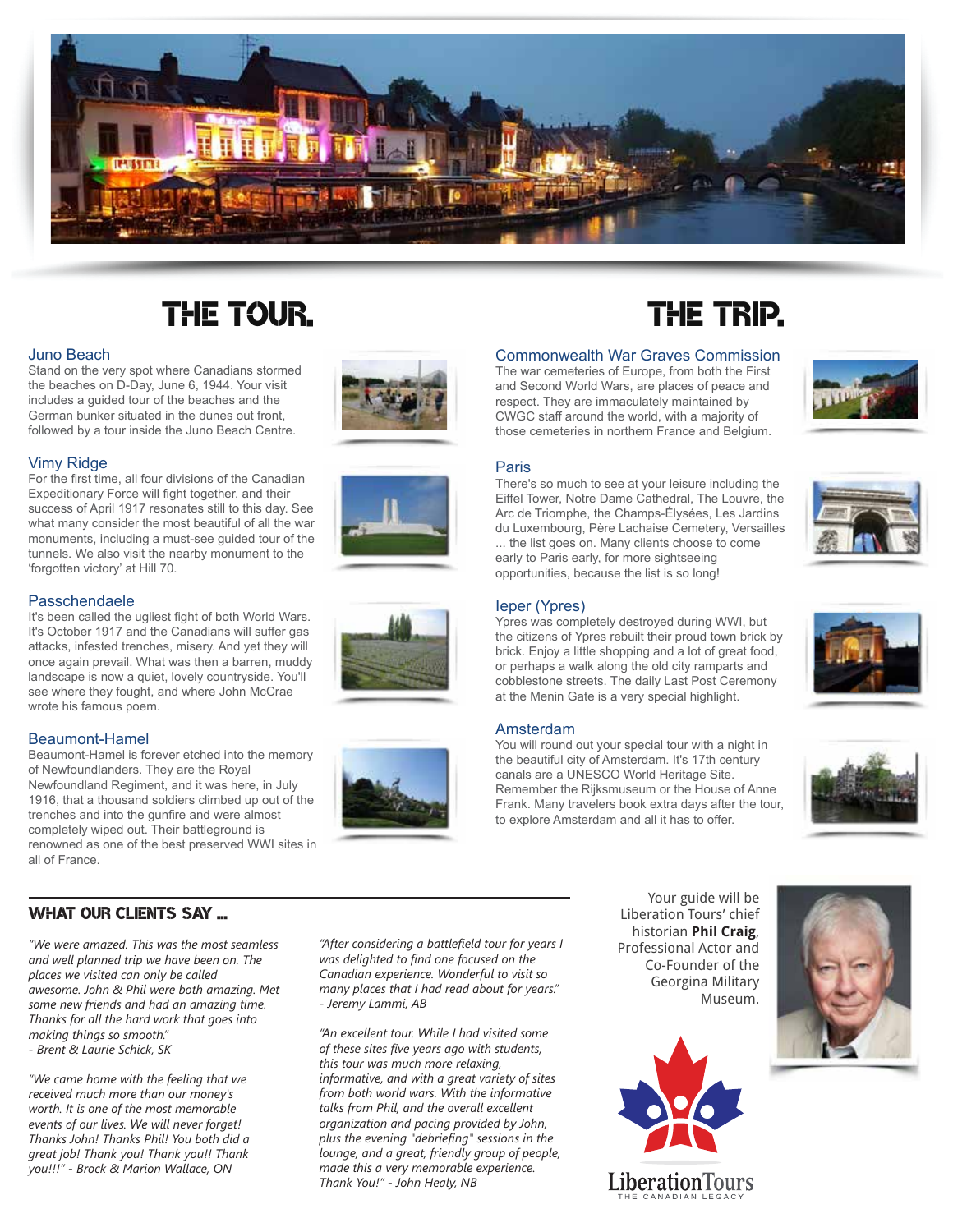

#### Included

- Eleven nights accommodation in twin or double rooms with private facilities
- Travel by luxury air-conditioned coach with reclining seats, on-board facilities and free mobile Wi-Fi
- Buffet breakfast (cold and/or hot) at the hotel each morning, plus select meals as outlined in the itinerary (B=Breakfast, L=Lunch, D=Dinner); group lunches and dinners typically include a glass of wine/beer
- All hotel service charges, local taxes, baggage handling at most hotels (one bag per person), plus entry fees to sites as outlined in the itinerary
- Gratuities to coach driver and local guides (note: these gratuities are extra on most other tours and can add up to \$200 CAD or more, be sure to compare!)
- Tour package which includes select daily detailed historical battle maps, period photographs, original audio recordings, and more ... a complete digital copy of all this is also given to you at the conclusion of the tour!

### **EXCLUDED**

- Airfare ask us for a quote!
- Meals other than stated on the itinerary
- Travel Insurance Protection ask us for a quote from Manulife!
- Passport & related fees
- Any optional excursion not specifically stated
- Items of a personal nature
- Pre-tour and/or post-tour accommodations ask us for a quote!

#### **NOTATIONS**

- Hotels have been pre-booked but are subject to change
- Payment due with your booking
- **Deadline to book: Monday August 1, 2022**
- Liberation Tours will donate on your behalf to Forest Recovery Canada, to make your trip carbon-neutral
- Read Liberation Tours' Terms & Conditions prior to booking

### additional details on our website . . . www.LiberationTours.ca

### **\$5990** *CAD*

Land Only, per person, based on double occupancy (two people sharing a room)

### **\$1375** *CAD*

Single Supplement - the additional cost if traveling on your own (one person in the room)

Contact your favourite Travel Agent or:

Liberation Tours 208 Carrick Avenue, Keswick, ON

### **1-833-252-0001**

booking@liberationtours.ca



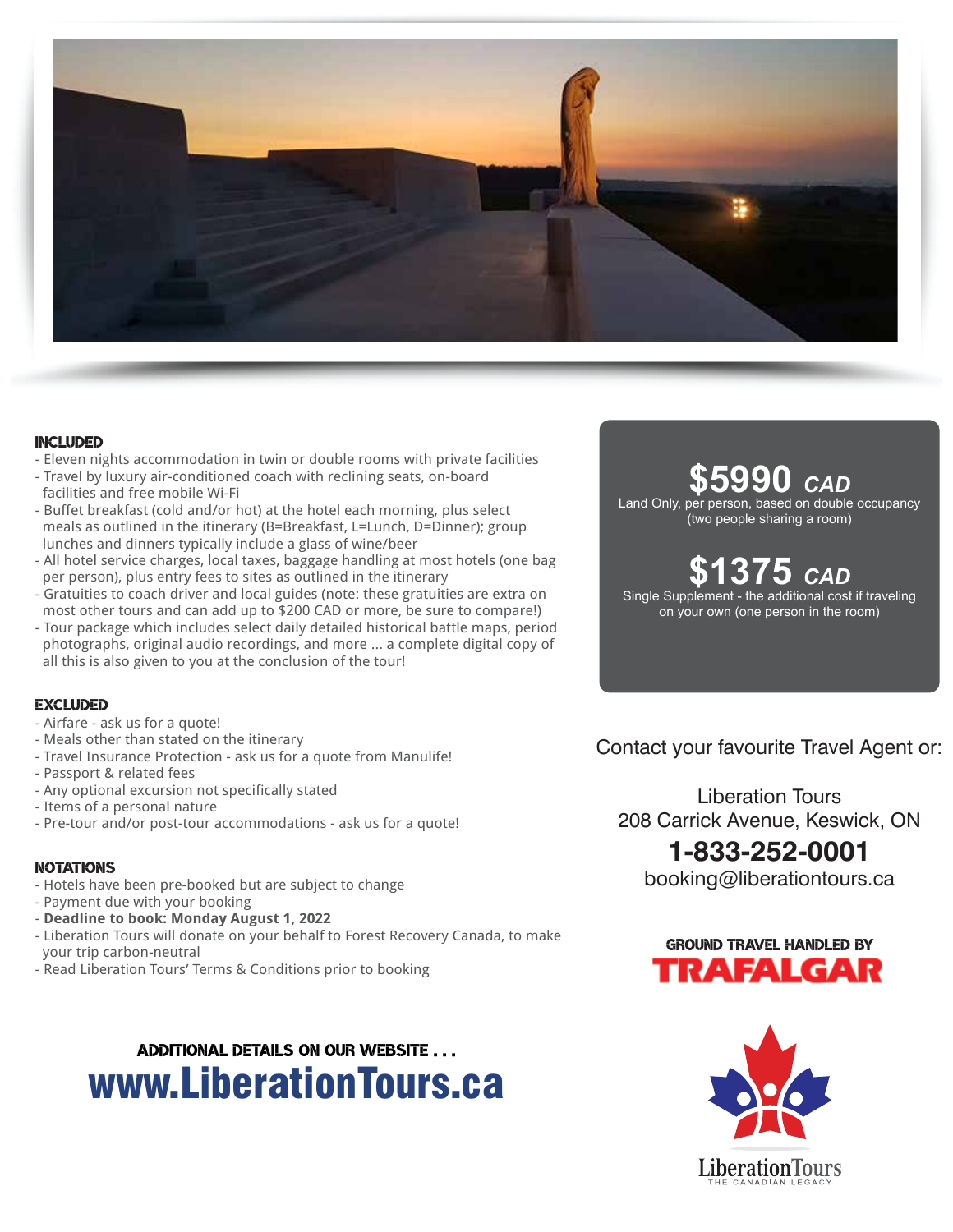

#### **general**

For the purposes of this document, references to "you" or "your" includes all guests in your party. Liberation Tours Inc. operates variously as "Liberation Tours," "Liberation Tours Canada" and "Liberation Travel." Collectively these are referred to herein as "Liberation Tours" or the "Company."

**\_\_\_\_\_\_\_\_\_\_\_\_\_\_\_\_\_\_\_\_\_\_\_\_\_\_\_\_\_**

Your agreement is with Liberation Tours and a contract is formed when you make a reservation with us that we accept. Enrolment in and payment for a guided vacation shall constitute acceptance by you of the terms and conditions in this document. These cannot be varied except in writing by an officer of the Company.

All contracts with Liberation Tours are made subject to the terms of these booking conditions. The invalidity of any provisions herein shall not affect the validity of any other provisions. The agreement shall be construed as though the invalid provision was not contained herein and was replaced with an enforceable provision as similar as possible to the original provision. Should any conflict arise between these booking conditions and those contained within our brochures, these booking conditions shall prevail.

Travel is personal and each individual's goals and experiences may differ. Liberation Tours will not be bound by, or liable for, any description, photograph, representation or warranty made by or provided by any independent third-party sales representative, travel agent, or other person or entity relating to any holiday offered by Liberation Tours.

#### **security**

**\_\_\_\_\_\_\_\_\_\_\_\_\_\_\_\_\_\_\_\_\_\_\_\_\_\_\_\_\_** Security is a major concern to all of us and the situation globally is constantly changing. Events around the world, coupled with the travel advisories issued by various governments, may at times necessitate changes to the accommodations and itinerary or even trip cancellation. You must accept risks involved in travel to any country that may experience security difficulties and accept responsibility for your own travel decisions.

#### **reservations & payments**

**\_\_\_\_\_\_\_\_\_\_\_\_\_\_\_\_\_\_\_\_\_\_\_\_\_\_\_\_\_** A deposit is required at the time of booking, following which you will receive an invoice confirming your reservation. Balance of payment is required on or before the Final Payment Date as outlined on your invoice. Payment in full is required for bookings made after the Final Payment Date. If you cancel your booking at any time, for any reason, all payments made are non-refundable.

Taxes and fees are subject to change without notice and will be confirmed at time of booking. Any additional fees charged by the airlines such as baggage handling, seat selections, and/or any other services are the sole responsibility of the traveler. Additional air-related restrictions apply.

Liberation Tours reserves the right to cancel your reservation prior to the Final Payment Date, due to lack of subscription, Covid-related matters or other, in which case all payments shall be fully refunded.

All prices are in Canadian dollars unless specified otherwise.

#### **insurance**

**\_\_\_\_\_\_\_\_\_\_\_\_\_\_\_\_\_\_\_\_\_\_\_\_\_\_\_\_\_ Liberation Tours strongly recommends the purchase of Trip Cancellation and Interruption Insurance, plus out-ofcountry emergency medical coverage.** We can provide you a quote for coverage through Manulife, or you can arrange for insurance through your favourite local travel agent. You could also check your credit card provider in case you have automatic coverage by way of purchasing your trip on your credit card.

#### **itinerary**

Every effort is made to deliver the itinerary of a given tour as outlined on the website and within the published literature, however due to circumstances beyond our control (including but not limited to weather, construction, passenger illness, mechanical breakdown, civil unrest, etc.) Liberation Tours reserves the right to alter the itinerary by substituting where possible alternate venues and/or sightseeing locales so as to make the best possible accommodation under the circumstances.

**\_\_\_\_\_\_\_\_\_\_\_\_\_\_\_\_\_\_\_\_\_\_\_\_\_\_\_\_\_**

Certain activities may not be precisely as described or may not be available due to seasonality or weather conditions. We will try to notify you of changes. If your enjoyment may be diminished by such limitations, please check with us before making a reservation.

During local or national holidays, certain facilities such as museums, sightseeing trips and shopping may be limited or unavailable. In such instances itinerary changes are made by Liberation Tours seeking to reduce inconvenience to guests. Such changes are deemed not to be a major change to the itinerary, and no compensation will be payable to guests.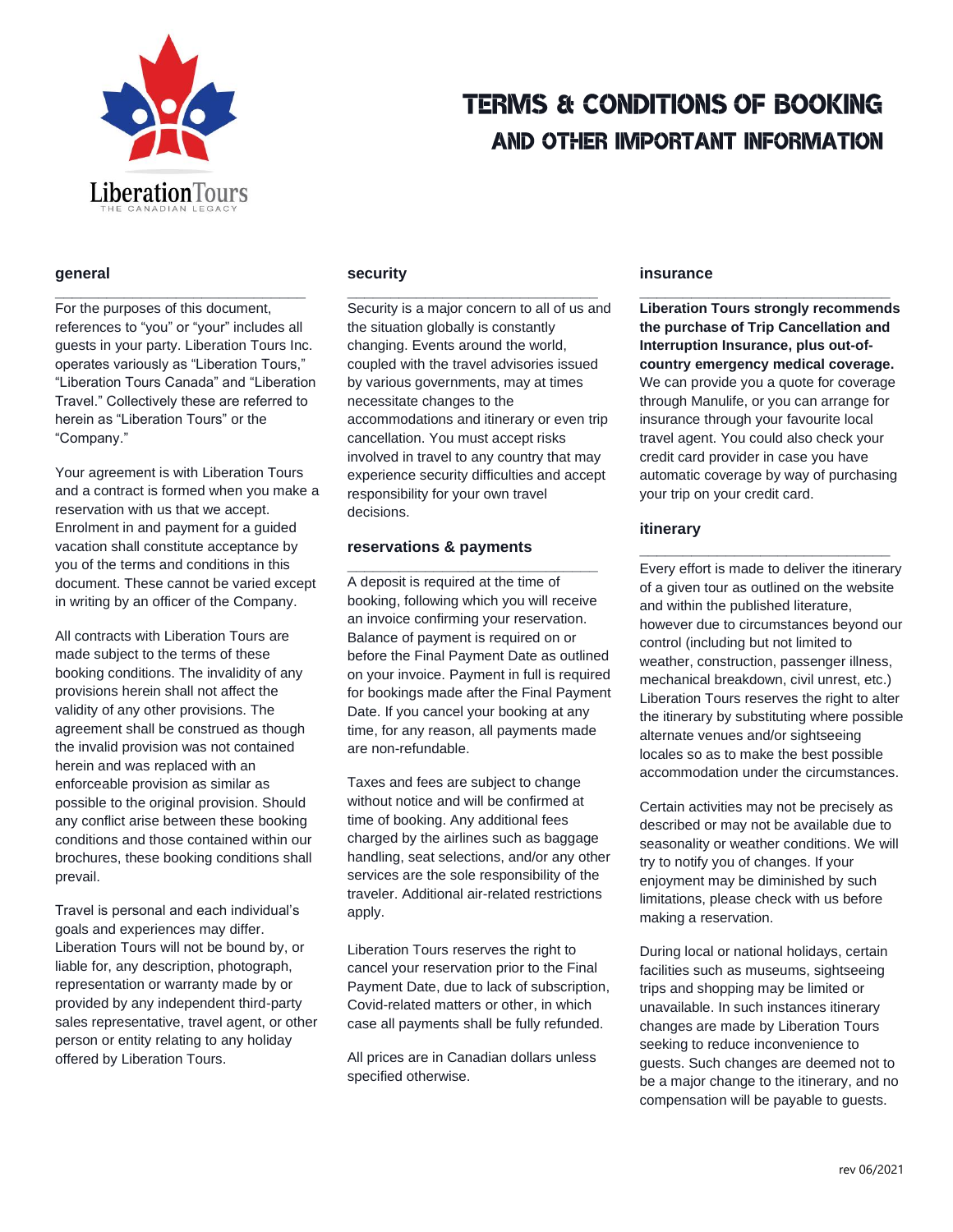

Holidays, closing days and other circumstances may necessitate a change of the day of the week for scheduled regional meals, sightseeing or other activities. If you feel your enjoyment might be diminished by any of these circumstances please check with us before selecting a specific departure date.

All tour itineraries are subject to change or cancellation without prior notice. Tour managers and/or historians designated for a particular tour are subject to substitution where deemed necessary or as may be necessary based on availability.

**\_\_\_\_\_\_\_\_\_\_\_\_\_\_\_\_\_\_\_\_\_\_\_\_\_\_\_\_\_**

#### **hotel accommodation**

Prices are per person, based on two persons sharing a room with private bath or shower. Single and triple rooms maybe be available on select tours, in limited quantities. A single room will require the add-on fee of a single supplement. Triple rooms will come at a small discount. Triple rooms will often feature one double bed plus a fold-away bed or similar. Three persons may find these arrangements small, with restricted space for baggage and the like. Triple rooms are typically best suited to two adults plus a child.

**Every effort is made to reserve twinbed rooms; however, on some occasions rooms with one double bed may be the only option available.** These rooms will be allocated to single travellers and couples first; other rooms may feature a single bed and rollaway bed, murphy bed or sleeper sofa. Liberation Tours shall not be responsible or liable for any claims or issues arising out of the shared rooming.

Hotel room sizes, standards, facilities and services provided may vary from country

to country and region to region and are often local in style.

All hotels listed on the itinerary have been pre-booked at time of publishing. Whereas Liberation Tours will do its utmost to prevent our pre-booked hotels from 'booking out' we cannot accept responsibility for this possibility. Similarly, there may be occasions where Liberation Tours is not able to secure our contract hotels due to conferences, sporting events etc. in which case a hotel of similar standard will be booked. Liberation Tours reserves the right to accommodate within 80 km of locations listed on the attached itinerary.

Hotel Frequent Traveller program points are not earned with hotels on Liberation Tours trips.

Many hotels are 100 % smoke-free, including all guest rooms, restaurants, lounges, meeting rooms and public spaces. Smoking in a non-smoking room will result in a fine. All coaches are nonsmoking.

**\_\_\_\_\_\_\_\_\_\_\_\_\_\_\_\_\_\_\_\_\_\_\_\_\_\_\_\_\_**

#### **motor coach**

Toilets aboard the coach may be affected by higher altitude or extreme weather conditions such as freezing temperatures and for the comfort of those on board the motorcoach the toilets may have to be closed. Occasionally the toilets will reach capacity due to heavy use, and may need to be closed. In these circumstances, additional rest breaks will be incorporated into the itinerary.

Complimentary Wi-Fi service is available on most coaches. The Wi-Fi uses the cellular phone network and as a result the connection will be slower than standard broadband and at times may not be

available. Wi-Fi may also not be available on temporary coach services such as airport or restaurant transfers, where an alternate coach is sometimes used. Audio and video streaming is not available using motorcoach Wi-Fi, and there are daily limits to the amount of data allowed. Additional data may be available, at an extra cost.

We employ a seating rotation program whereby all clients are shuffled through the coach to new seats daily, thereby ensuring everyone has an opportunity to be seated in different areas of the coach and also providing for different neighbours across the aisle. Requests to be seated in a fixed or preferred location will respectfully be declined.

#### **tips / gratuities**

Tips and gratuities are included in your tour package, covering your coach drivers, on-board agents, local guides, hotel porters, restaurant servers during included meals, and local specialists. Tips are not included for any non-group activities such as local taxis, meals not included in the itinerary, and the like.

**\_\_\_\_\_\_\_\_\_\_\_\_\_\_\_\_\_\_\_\_\_\_\_\_\_\_\_\_\_**

#### **food allergies**

Some tours may include one or more prebooked group meals. For such meals, Liberation Tours will make every effort to accommodate food allergies that you declare to us in advance, however such accommodations cannot be guaranteed and your food allergy requirements are received **on a request basis only**. Our responsibility will be limited to requesting of the restaurant(s) to provide you with a safe, allergy-free meal. Failing this, should you find it necessary to substitute one of these pre-booked meals in some alternate

**\_\_\_\_\_\_\_\_\_\_\_\_\_\_\_\_\_\_\_\_\_\_\_\_\_\_\_\_\_**: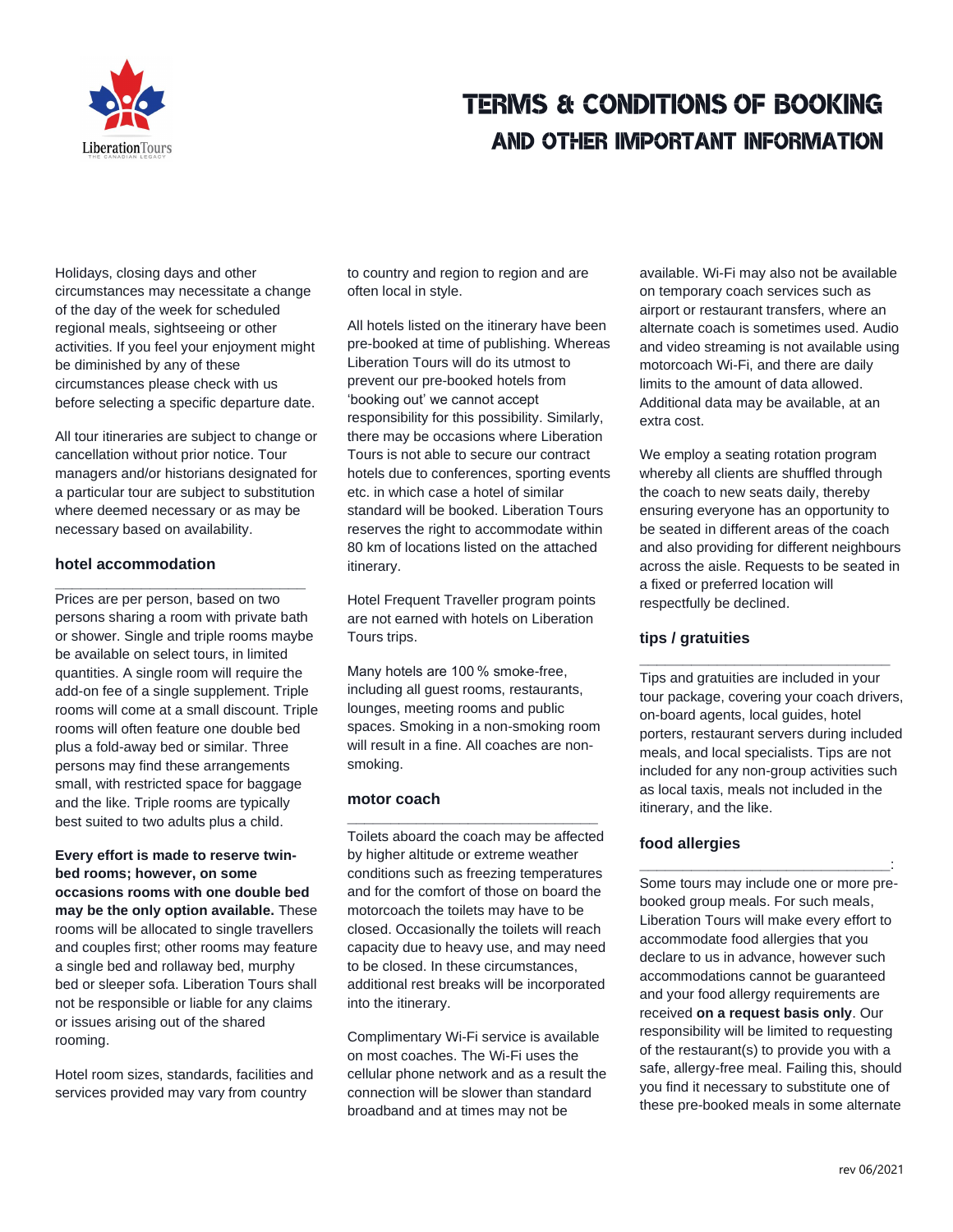

way (i.e., different restaurant, hotel meal, etc) you will need to be responsible for cost of same. Liberation Tours regrets we cannot refund or otherwise transfer the value of pre-booked meals.

#### **air reservations / ticketing / seating / cancellations**

**\_\_\_\_\_\_\_\_\_\_\_\_\_\_\_\_\_\_\_\_\_\_\_\_\_\_\_\_\_**

When booking a guided vacation including flights, you will be required at the time of booking to provide us the full name as detailed on the passport, date of birth, passport number, nationality, date and place of issue and expiration date for each guest. Some airlines do not allow name corrections and/or itinerary changes. Such corrections and/or changes are subject to additional fees, schedule changes and/or complete loss of air reservation. Guests will be responsible for any penalties (up to 100% of the airfare) charged by the airlines for name corrections and itinerary changes. A service fee of \$50 per guest will be charged for name corrections and any additional penalties or charges imposed by the airlines. Prior to your booking and paying your air travel, all prices and itineraries are subject to change at any time. Once a deposit is received, the base airfare is guaranteed, although Air Taxes and Fuel Surcharges are subject to change until receipt of final payment. Upon receipt of final payment, the airfare, taxes, and fuel surcharges are final, regardless of future price fluctuations up/or down. Some tours require full payment upon booking intra-trip and is 100% non-refundable.

After deposit has been received changes or cancellations incur a service fee of \$ 75 per person, reduced to \$35 if air ticket has not been issued prior to cancellation, plus any airline penalties. Airline imposed

penalties may be up to 100% of the air ticket price. Published Fares, Priced Match Fares, Promo Fares and some other airfares booked are non-refundable. Not showing up for your outbound flight as booked and ticketed will be considered a no-show, and all the connecting flights associated with this one, even a return flight will be cancelled and no refund will apply.

Seats are limited in our contracted class of service and may not be available on every flight. Liberation Tours does not hold block space on any airline and does not assure seat availability for every single guided vacation departure date. Not all airlines offer pre-assigned seats. Some may charge for pre-assigned seats. Seat assignments are not guaranteed and are subject to change without notice due to a schedule change, equipment change or other unforeseen circumstances. Seating is solely under the airline's control. Any additional charge imposed by airlines will be at guests' expense. Where preassigned seats are not offered or different seats are desired, guests must contact the airline(s) directly to arrange seating assignments as well as special meal requests. Liberation Tours does not assure that these requests will be granted.

Itinerary changes due to flight delays and schedule changes is solely under the airline's control. Liberation Tours reserves the right to offer alternative schedules for itineraries affected by airline schedule changes and equipment. Flight delays, flight cancellations and schedule changes are the responsibility of the airline. Liberation Tours will not be responsible or liable for such delays or rescheduling and extra charges.

#### **seating on optional group flight**

**\_\_\_\_\_\_\_\_\_\_\_\_\_\_\_\_\_\_\_\_\_\_\_\_\_\_\_\_\_** Clients who choose to book seats with the optional group air booking should note that seating is assigned generically, by the airline. **While every effort is made to seat couples together, it cannot be guaranteed that they will sit side-byside.** Group air bookings are such that advance seat selection is usually not offered. With most carriers, seat selection can be purchased after ticketing has been issued, or you can make a seating request upon check-in at the airport. Please be prepared for the possibility that you may not sit beside your travel companion.

#### **making your own bookings for air travel, pre & post hotels, etc**

**\_\_\_\_\_\_\_\_\_\_\_\_\_\_\_\_\_\_\_\_\_\_\_\_\_\_\_\_\_**

If you plan to arrange your own air travel, and/or make your own bookings for extra hotel nights pre-tour and/or post-tour, or similar, **do not make any non-refundable bookings prior to the Final Payment Deadline** just in case the tour needs to be postponed or cancelled due to lack of subscription. Liberation Tours is not responsible for other travel arrangements that you have made outside the tour package and which are affected by our cancellations. Such reservations are best made through Liberation Tours, with only minimal additional deposits required if any. Note however that we cannot make reservations on your behalf using your points due to Canadian privacy legislation.

If you arrange with us to remain at a destination before or after your guided vacation, your stay will be at your sole

expense, as is the transfer to either the hotel or airport. Breakfast and luggage handling is not included unless otherwise noted in our quote to you. Liberation Tours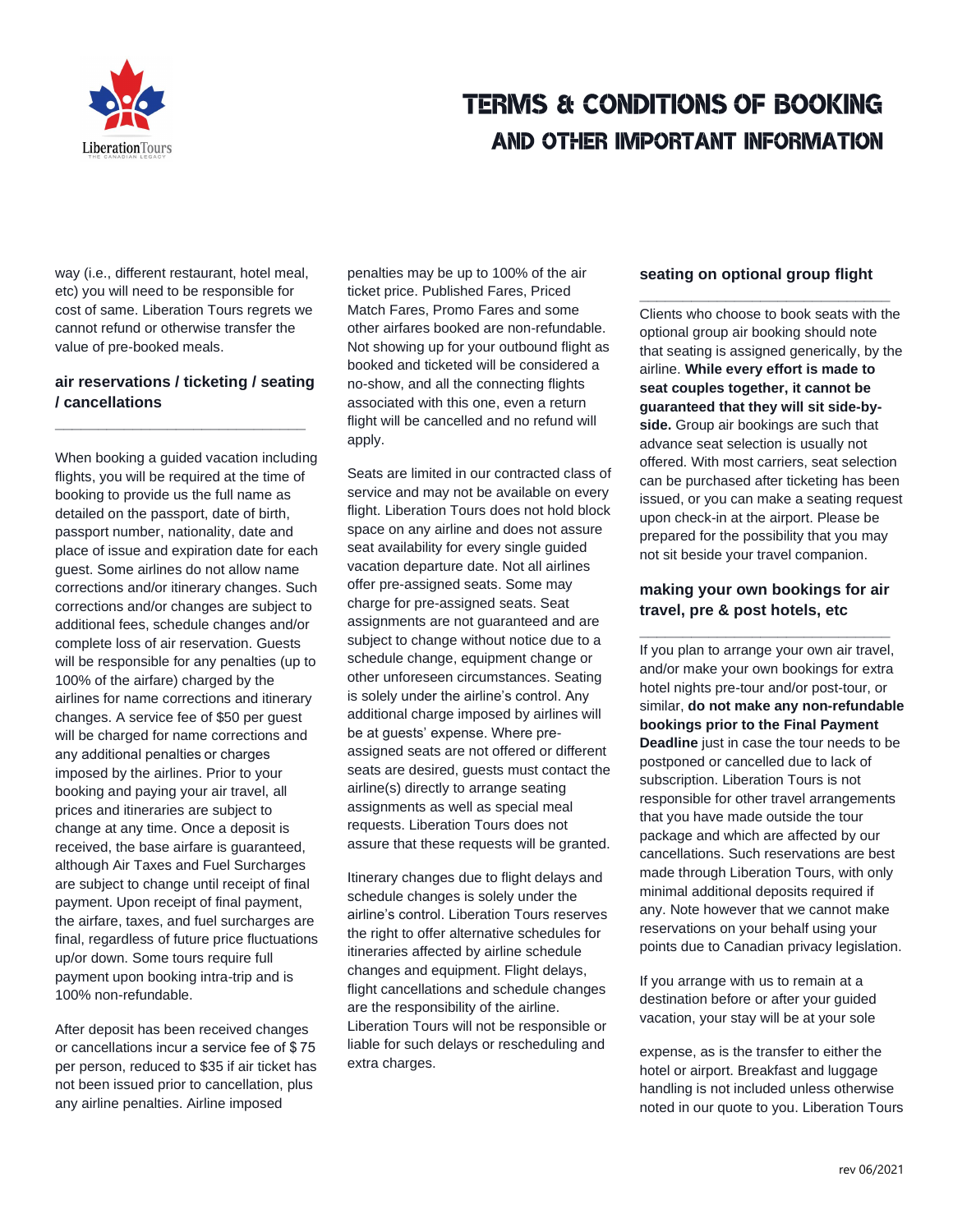

does not provide complimentary transfers for guests booking pre- and post- night accommodations unless otherwise stated. However, inexpensive airport transfers can often be purchased through us. If your extra night accommodation is not the hotel where your guided vacation begins or ends, you will be responsible for your transfer arrangements and the expense therefore.

#### **passports, visas and other entry / exit requirements**

**\_\_\_\_\_\_\_\_\_\_\_\_\_\_\_\_\_\_\_\_\_\_\_\_\_\_\_\_\_** All guests including children must be in possession of a machine-readable passport valid for at least 6 months after the conclusion of their trip, along with applicable visas. Due to governmentimposed security and immigration measures, passport and emergency contact information is required for all guests prior to the release of your travel documents.

It is the guest's sole responsibility to secure and/or pay for any and all visas, affidavits, immunizations, etc. that are required in order to be permitted entry into each destination. In some countries you may be subject to entry (reciprocity) fees and/or departure taxes / exit fees which will be collected at the airports upon entry / departure by local government authorities. Any such taxes / fees are not part of your tour package and are payable by you. For some countries an invitation letter is required from the Ground Handler to send along with the visa application.

Canadians do not currently require a visa to travel to countries within the *Schengen Area* for stays of up to 90 days in any 180 day period. If you leave the Schengen Area and return within the same 180-day period, the previous stay will count against the permitted 90 days. The Schengen Area includes Austria, Belgium, the Czech Republic, Denmark, Estonia, Finland, France, Germany, Greece, Hungary, Iceland, Italy, Latvia, Liechtenstein, Lithuania, Luxembourg, Malta, the Netherlands, Norway, Poland, Portugal, Slovakia, Slovenia, Spain, Sweden and Switzerland. A tourist visa is also not required for the United Kingdom (for stays of six months or less). More information is available at

#### [https://travel.gc.ca/travelling/schengen](https://travel.gc.ca/travelling/schengen-area)[area](https://travel.gc.ca/travelling/schengen-area) and

#### [https://travel.gc.ca/destinations/united-](https://travel.gc.ca/destinations/united-kingdom)

[kingdom.](https://travel.gc.ca/destinations/united-kingdom) Beginning in late 2022 Canadian travelers to Europe will require an ETIAS Travel Authorization. More information is available at

[https://www.etias.ca/requirements-for](https://www.etias.ca/requirements-for-canadian-citizens/)[canadian-citizens/.](https://www.etias.ca/requirements-for-canadian-citizens/)

#### **It is the sole responsibility of each traveler to obtain all necessary documents and papers for countries to be visited.** Liberation Tours will not accept responsibility for clients who do not have a passport and the appropriate visas. Any interruption in a client's travel resulting from lack of proper documentation will be at the client's expense. For up-to-date detailed information on travel documents and visas, entry / exit taxes, and further information on entry and exit requirements please check with local consular services. Obtaining and carrying these documents is your sole responsibility.

Entry to any country may be refused even if the required information and travel documents are complete.

Liberation Tours will require full passport information (full name, date of birth,

passport number, issue and expiry dates) prior to final payment.

#### **surcharges**

**\_\_\_\_\_\_\_\_\_\_\_\_\_\_\_\_\_\_\_\_\_\_\_\_\_\_\_\_\_**: Prices may be subject to a surcharge to cover any unexpected costs over which Liberation Tours has no control, including but not limited to fuel surcharges, government taxes and country visas. The surcharge shall not exceed 7% of the Land-Only booking price and shall, if needed, be applied no later than the date of final payment. If a surcharge of more than 7% is necessary clients may, at their option, cancel their booking and receive a full refund of any payments made, with no penalties. No surcharges shall be applied after the client has paid in full.

**\_\_\_\_\_\_\_\_\_\_\_\_\_\_\_\_\_\_\_\_\_\_\_\_\_\_\_\_\_**

#### **baggage & porterage**

Due to limited motorcoach capacity, a single bag per person is allowed with dimensions not exceeding 30"×18"×10" (76×46×25 cm) and weight not exceeding 50 lbs. / 23 kg. Carry-on / hand luggage is restricted to one piece per person, not exceeding 12"×11"×6" (30×28×14 cm), to fit under your coach seat or in the small overhead compartment. **Carry-ons with telescopic handles and wheels (commonly referred to as an 'executive bag') will not fit in the overhead compartments or under seats and therefore cannot be accepted as carryon / hand luggage.** The handling of carryon / hand luggage is the responsibility of each guest and must be taken on and off the coach by you each day of the guided vacation.

Although the movement of luggage is supervised by the driver and every effort is made to handle luggage as carefully as possible, Liberation Tours cannot assume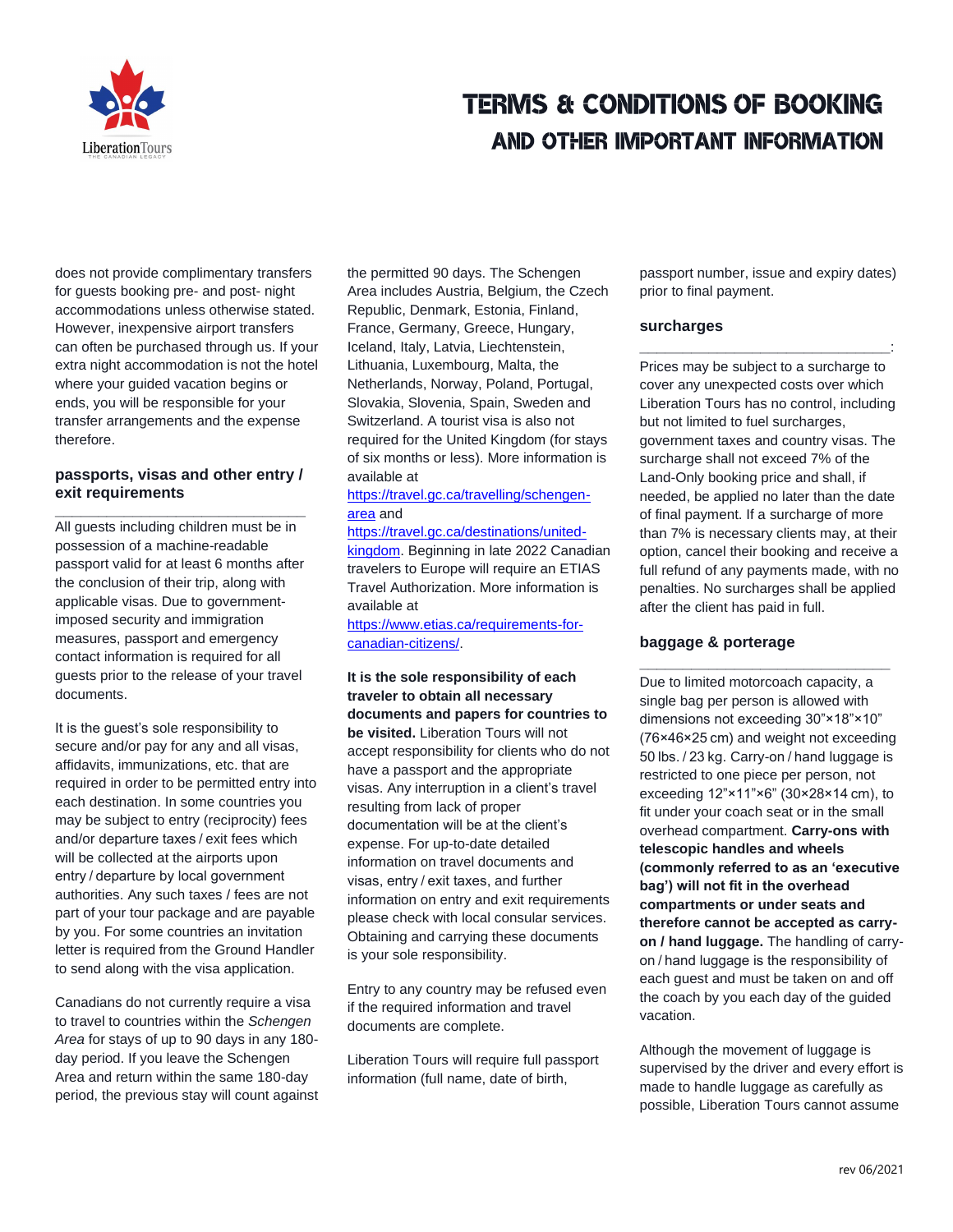

liability for loss, theft or damage due to breakage, fire, water, etc. Porterage is available at most hotels, although it is sometimes the case that clients will need to port their own luggage between the coach and the hotel lobby. Some hotels do not offer porterage, or may need to temporarily withdraw this service due to staffing issues, thus clients may occasionally need to handle their own luggage.

Note that the luggage limits for other parts of your journey, i.e., flights, may be more restrictive than the limits stated here. Be sure to check with all of your airline and other carriers for luggage limits prior to your journey.

#### **illness or absence**

Early return expenses are the guest's responsibility. There is no refund for absence or early departure from a guided vacation, including but not limited to missed hotels, transfers, meals or sightseeing cruises or optional extensions. Liberation Tours urges you to purchase travel insurance to cover such circumstances.

**\_\_\_\_\_\_\_\_\_\_\_\_\_\_\_\_\_\_\_\_\_\_\_\_\_\_\_\_\_**

#### **guided vacation participation**

**\_\_\_\_\_\_\_\_\_\_\_\_\_\_\_\_\_\_\_\_\_\_\_\_\_\_\_\_\_** On all guided vacation tours youth under 12 years of age are not eligible to travel. Young travellers under 18 years of age must be accompanied by an adult, who will be responsible for their welfare and supervision. Alcoholic beverages will not be served to guests under the legal age for consumption of alcohol in the country being visited. Minors traveling to certain foreign countries must be accompanied by both parents or have a notarized letter of consent signed by the parent(s) not traveling. Liberation Tours is not

responsible for any losses if you fail to have appropriate documentation. If the other parent is deceased or the child has only one legal parent, a notarized statement must be obtained as proof.

Liberation Tours seeks to provide a safe, enjoyable and memorable travel experience for all guests. Guests must advise the Company, at time of booking, of any physical, medical or other special needs that require accommodating. Liberation Tours will make reasonable modifications to its policies, practices and procedures when necessary, unless doing so will fundamentally alter the nature of the services provided.

Liberation Tours may impose safety requirements. Liberation Tours may exclude an individual from participating in a guided vacation or an activity if the individual's participation poses a threat to the health or safety of others. This decision, made solely by Liberation Tours, to exclude an individual will be based on an individualized assessment based on reasonable judgment that relies on current medical evidence or on the best available objective evidence to determine the nature, duration and severity of the risk, the probability that potential injury will occur and whether reasonable modifications of policies, practices or procedures will mitigate the risk. No refunds will be given if the decision is made to exclude a guest.

Liberation Tours does not provide personal devices (such as wheelchairs, hearing aids or prescription eye glasses) or services of a personal nature (such as eating, toileting or dressing). A traveller who requires services of a personal nature (eating, toileting or dressing, as examples) should strongly consider bringing a

companion to provide such assistance and must understand that other travellers, and staff, will not be available for such purposes. Regrettably, motorized scooters are not allowed on guided vacations.

Liberation Tours does not employ medical personnel. Any necessary medical attention must be sought at a local facility, if available, at the guest's expense. Liberation Tours is not responsible or liable for losses or costs incurred due to unavailability of medical services, or medical services obtained while on vacation, or for the quality of the care or services received. Medical care in other countries is not always comparable to care that you may receive in your local area. You are strongly advised to purchase medical insurance that will cover you while on vacation. Your regular health insurance benefits may not apply abroad.

In purchasing your vacation, you attest that you are physically fit for it. If you have concerns please request additional details before making your booking.

#### **behaviour**

Liberation Tours is here to provide the best services possible but in doing so we will not tolerate abusive or aggressive behaviour from our guests. We will refuse to deal with and may terminate the vacation of guests who assault our staff, the staff of our ground handler partners,

**\_\_\_\_\_\_\_\_\_\_\_\_\_\_\_\_\_\_\_\_\_\_\_\_\_\_\_\_\_**

suppliers or fellow guests, or who are abusive or aggressive to them. When you make a booking, you accept responsibility for the proper conduct of all members of your party during your travels with Liberation Tours.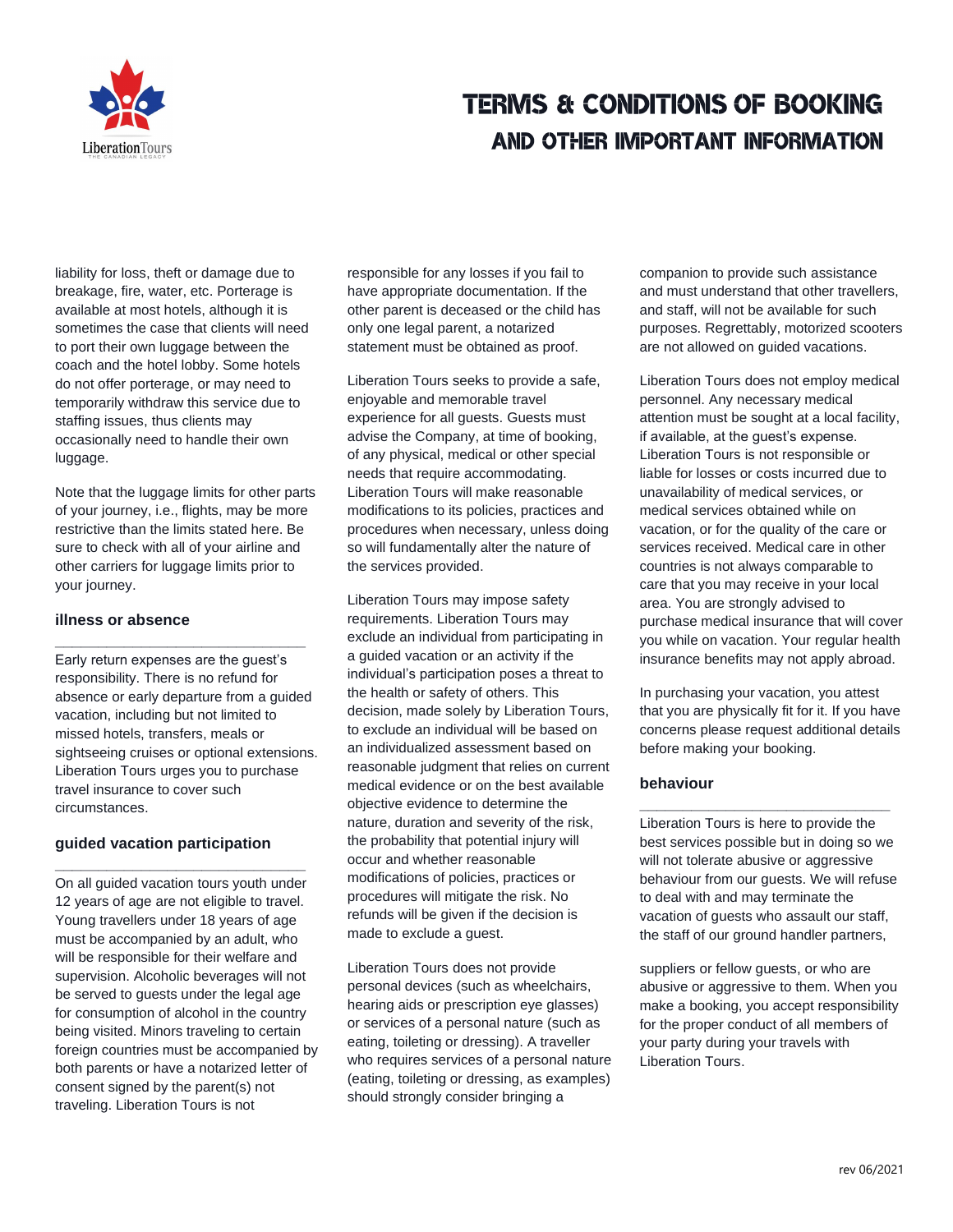

We reserve the right at any time to terminate the travel arrangements and/or cease to deal with any party member(s) whose behaviour, in the reasonable opinion of us or our suppliers, may cause danger, upset, disruption or distress to anyone else or damage to property. Such termination will also include travelers who appear to be suffering medical distress or incapacitation and require professional medical assistance beyond our ability. Such termination shall result in forfeit of all monies paid to us for your trip and no refund will be made.

We shall have no obligation to pay compensation or meet any costs or expenses (including but not limited to alternative accommodation and return transportation arrangements) guests may incur as a result of the travel arrangements being terminated. If you damage the accommodation in which you are staying or any property, you must reimburse the accommodation provider or property owner concerned for the cost of the damage before the end of your stay if the cost has been established by then or as soon as it has been established if later. You must indemnify us for the full amount of any claim (also including legal costs) made against us. Criminal proceedings may be instigated. Liberation Tours is not responsible for any costs incurred concerning a guest removed from

a guided vacation or aircraft, ship or train. Guests agree not to hold Liberation Tours or any of its related entities liable for any actions taken under these terms and conditions.

#### **responsibility**

You acknowledge and agree that Liberation Tours (the "Organizer") acts

**\_\_\_\_\_\_\_\_\_\_\_\_\_\_\_\_\_\_\_\_\_\_\_\_\_\_\_\_\_**

solely as an organizer of the tours outlined in this brochure and as such is a middleperson between you and the carriers, hotels, tour operators and other service/product providers which form part of this tour. Consequently, Liberation Tours shall not be held liable for the services rendered, and/or the products offered, by such third-party providers. Liberation Tours shall not be liable and assumes no risk for the obligations, or any default or negligence, of third-party providers and for any damages including, among other things, damages due to delay, cancellation, loss of goods, sickness, injury, accident, quality of services, inconvenience, loss of enjoyment, disappointment, acts of God or force majeure. The Organizer reserves the right to make any changes before or during the tour for the comfort and enjoyment of the clients.

The Organizer reserves the right to decline any person as a member of the tour at any time before or during the tour should such person's presence be considered, at our sole discretion, detrimental to the interest, comfort or enjoyment of the other tour members. Persons leaving the tour during operation will not receive a refund of unused services.

#### **not included**

Any items and matters not referred to above are not included in the price of your trip. These will include airfares to and from your destination (unless booking seats on the optional group air flight), air-related taxes and fees (except where specified), additional fees charged by airlines such as checked and/or excess baggage, seat selections and any other services, passport and visa fees, insurances of all

**\_\_\_\_\_\_\_\_\_\_\_\_\_\_\_\_\_\_\_\_\_\_\_\_\_\_\_\_\_**

kinds, laundry, phone calls, minibar, beverages and meals not detailed in the itinerary, optional excursions, and all items of a personal nature. Additional taxes and surcharges may be collected by foreign governmental and non-governmental entities. The price does not cover costs and expenses, including your return home, if you leave the guided vacation whether of your own volition, our decision based on behaviour that disrupts the trip, due to illness, action by any government, or other reason. This list is illustrative and not a complete list of every item not included.

#### **changes**

Liberation Tours shall be responsible to the guest for supplying the services and accommodations described in the itinerary, except where they cannot be supplied or the itinerary is changed due to delays or other causes of whatever kind or nature beyond the Company's control. In such circumstances, the Company will seek to supply comparable services, accommodations and itineraries and there shall be no refund in these circumstances.

**\_\_\_\_\_\_\_\_\_\_\_\_\_\_\_\_\_\_\_\_\_\_\_\_\_\_\_\_\_**

#### **acceptance**

Liberation Tours, its agents and all clients agree that conditions set out herein are part of the terms between the client and the Organizer. Acceptance of the ticket for the tour or any deposit given to the Organizer's agents represents acceptance by the client of all the aforementioned Terms and Conditions.

**\_\_\_\_\_\_\_\_\_\_\_\_\_\_\_\_\_\_\_\_\_\_\_\_\_\_\_\_\_**

#### **safety**

**\_\_\_\_\_\_\_\_\_\_\_\_\_\_\_\_\_\_\_\_\_\_\_\_\_\_\_\_\_** Where the guest occupies a motorcoach seat fitted with a safety belt, neither